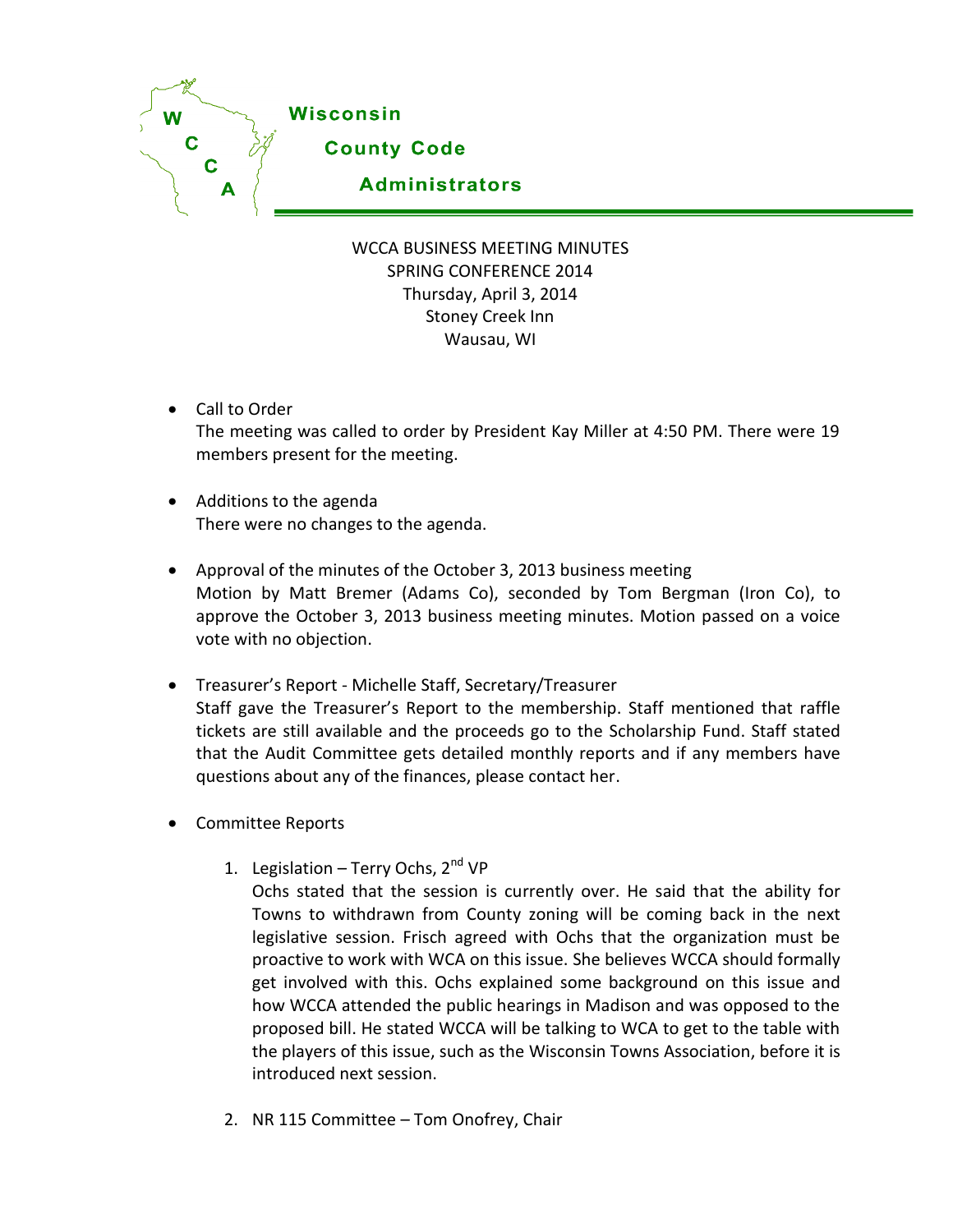Onofrey stated that he was working on Lake Health Initiative which is a grant program through the DNR for landowners to do conservation practices on the shoreline. Onofrey stated that he will have more information at the Fall Conference.

3. Outreach Committee - Scott Godfrey, Chair

Miller explained that this committee was formerly known as the Working Lands Committee. Godfrey reported that this Committee met with WLWCA on Feb 10<sup>th</sup> to talk about the tensions between the Land Conservation Departments and the Zoning Departments. Godfrey stated that this is a good opportunity to build cooperation with WLWCA. They may be meeting in the near future.

- 4. POWTS/Sanitation Committees Dale Dimond, Chris Olson and Karl Jennrich CeCe Tesky (Rusk Co) stated that she had a teleconference with Dan Janzen and Brad Johnson of DSPS on some audit concerns with the western counties due to some inaccurate reporting by DSPS. Tesky stated that DSPS did work with them to resolve these issues.
- 5. Awards/Scholarship Committee –Michelle Staff, Chair Staff stated that there are several retirees and scholarship winners that will be honored tonight. Staff asked the membership to please tell the district reps if they know of any retirees.
- 6. Website/DeCoder Dusty Grant, Coordinator Grant stated that the Decoder will continue with some added features such as a County Spotlight and/or new employee articles. Grant showed the new web site redesign and explained it to the membership. He stated that if there are any concerns or comments to please contact him. Grant reminded the membership that you must be a WCCA member to be on google groups.
- 7. Program Committee Terri Dopp-Paukstat, Chair Dopp-Paukstat stated that conference surveys will be sent out via e-mail to all attendees using Survey Monkey. Fall Conference will be Oct. 22-24 at The Waters in Minocqua. She gave an overview of possible sessions for fall conference.
- 8. WCCA 45<sup>th</sup> Anniversary

Miller made a comment about the importance of our organization and what it has accomplished over the last 45 years. The membership should be proud. 45<sup>th</sup> Anniversary apparel is for sale.

9. Other committees or programs

Glenn Selner (Kewaunee County) asked the Executive Board how we can get the membership to stay for the business meeting. There was a suggestion of door prizes for coming to the business meeting. It was also noted that the agenda should state it is for all members.